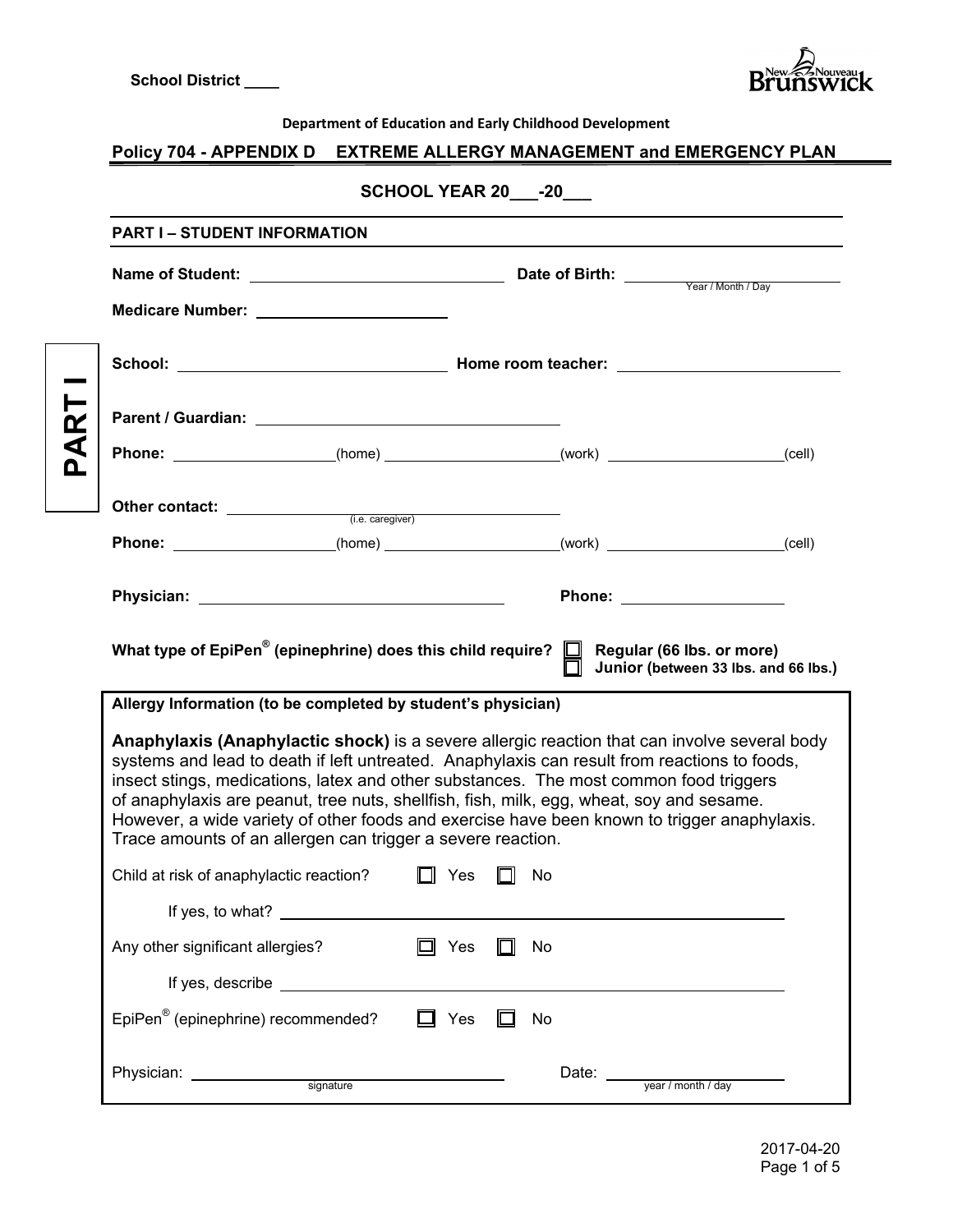### **PART II – EXTREME ALLERGY MANAGEMENT PLAN**

This part is to be completed by the school in collaboration with the parent.

**Parent's responsibilities:** 

**PART II**

I

I

I

I

**School's responsibilities:** 

**Student's responsibilities:**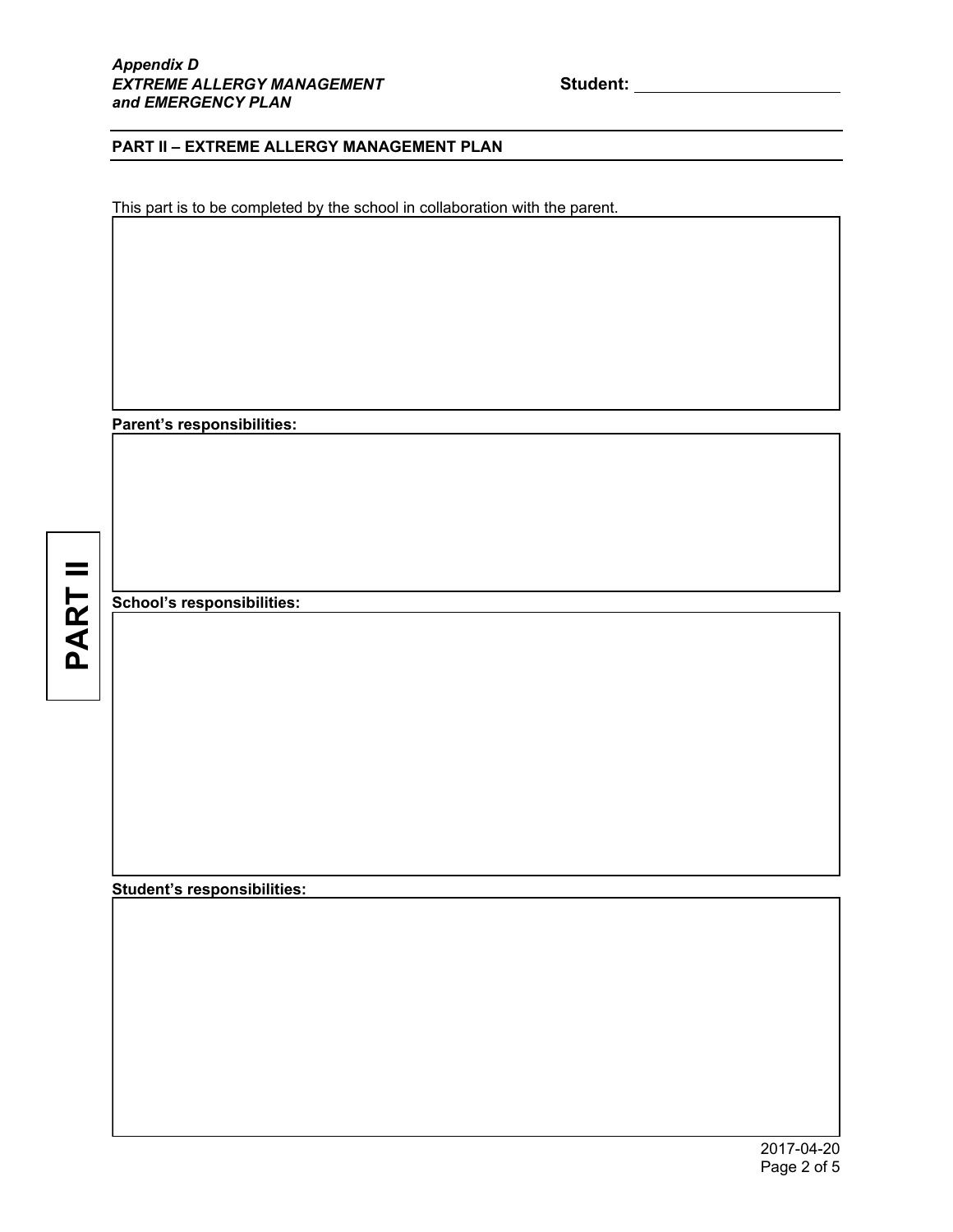### **PART III – EMERGENCY PLAN**

This part is to be completed by the school in collaboration with the parent. (eg. administer EpiPen<sup>®</sup>; call an ambulance or drive to hospital; contact parents).

**Parent's responsibilities:** 

**PART III** PART III I

I

 $\overline{\phantom{a}}$ 

 $\Box$  I agree to have relevant information about my child's health/medical condition posted in strategic areas of the school (e.g. classroom, cafeteria, library, staff room) to assist staff in providing emergency services to my child. I will provide a photo of my child for this purpose.

 $\Box$  I do not wish information about my child to be posted in the school.

#### **School's responsibilities:**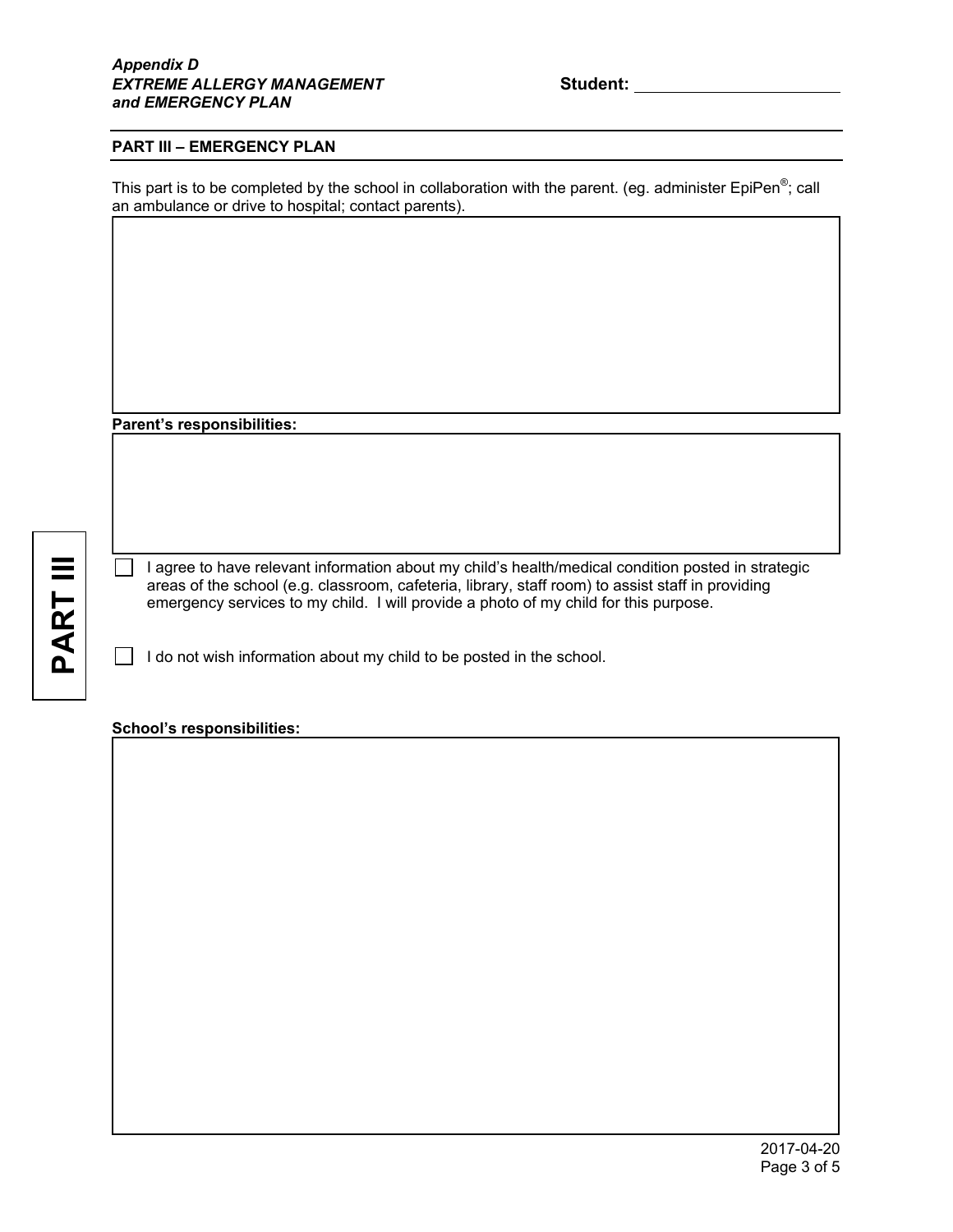#### **PART IV – SIGN-OFF**

I have read and understand the *Extreme Allergy Management and Emergency Plan* and agree to the sharing of information relevant to the service requested with those persons who must know in order to provide the service.

| Student (16 years and older): |           | Date: |                    |
|-------------------------------|-----------|-------|--------------------|
|                               | signature |       | vear / month / day |

I hereby request and authorize school personnel to provide the care described above to my child. I understand school personnel have no medical qualifications and will perform the requested service in good faith and within the scope of the training received in accordance with this agreement.

In the event of an emergency, I authorize school personnel to administer the medication specified in this agreement and to obtain suitable medical assistance. I agree to assume responsibility for all costs associated with medical treatment and transportation.

I understand the school cannot guarantee an environment that is 100% allergen free.

I hereby acknowledge my responsibilities, as set out in this agreement and in Policy 704 - *Health Support Services*, and agree to carry these out to the best of my ability.

I agree to notify the school in writing of any changes to the information provided on this form.

I agree that the information provided on this form will be shared on a need-to-know basis with anyone who will be involved in the care of my child on behalf of the school.

I agree that the principal may contact my child's physician if he/she has questions:  $\Box$  Yes  $\Box$  No

signature **year / month / day** 

I hereby acknowledge and accept my responsibilities and those of my staff, as set out in this agreement.

| <b>Principal:</b> |           | ⊃ate: |                     |
|-------------------|-----------|-------|---------------------|
|                   | sianature |       | month / dav<br>vear |